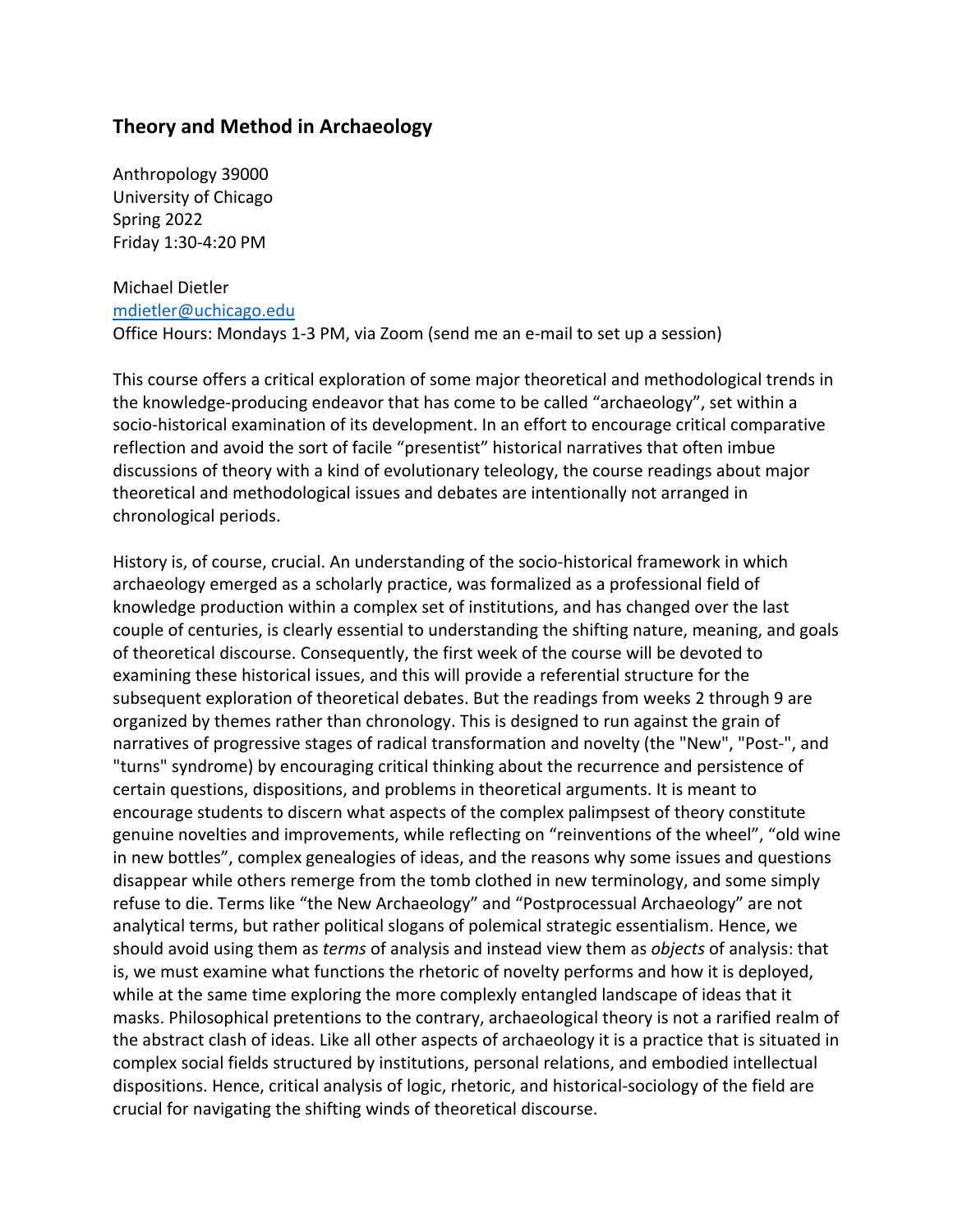The first session will be devoted partly to an introductory lecture and partly to general discussion of the articles listed on the syllabus. Class sessions for the following weeks will be divided into three 50-minute sessions with brief breaks in between. The class will be divided into three "theory squads", and each squad will be responsible for organizing discussion for one of the three periods, focusing on a selected subset of the readings. Obviously, all participants will be expected to read and discuss all the material for the week, but each squad will have responsibility for mobilizing discussion with critical questions and observations. Open discussion is key to a class of this type, as the exploration and evaluation of theoretical concepts is best undertaken in communal dialogue.

There will be no final paper. Rather, beginning in week 2, each student will be required to submit a "brief" on the readings for that week: that is, a one page (or two maximum), singlespaced comparative analysis of the major points that you have drawn from the articles. This does not have to be a polished piece of literature, and you will not be graded on style. The intent is that it should be beneficial in focusing and organizing your thoughts ahead of the discussion.

All required readings will be made available on the CANVAS site, although students who have not yet read it are encouraged to also read Bruce Trigger's (1996) *A History of Archaeological Thought* (second edition), Cambridge U.P., which provides the most detailed and thoughtful framework for examining theory in archaeology historically. Several other books summarize theoretical movements during the last couple of decades after Trigger's book ends, but none of these are on the same scholarly level. Readings marked with \*\*\* are (sometimes humorous/polemical) meta-commentaries about rhetoric and theoretical fashion that are not necessarily specific to the theme of the week (they are not necessarily meant for discussion, but for general background). The themes and articles are a selection from a vast array of possibilities. They should by no means be taken as representing the key statements or bodies of theory in the field. They have been chosen with an eye toward highlighting differing perspectives on a few selected recurring fundamental issues in archaeological thought, although many others have been excluded for lack of time (I have, for example, generally avoided important bodies of theory -- on colonialism, economics, the social history of archaeology and politics of the past, heritage, ethics, etc. -- that are covered in my other seminars). Readings were also selected with an eye to expanding horizons beyond the usual American and British myopia in theory talk. It is also important to point out that, because of pragmatic considerations, most of the readings selected are abstract programmatic statements and it is difficult to judge their value for archaeological practice without "road testing" them with empirical cases. That is where the flaws, inadequacies, and impracticalities generally appear promptly. But a comparative analysis of the kind proposed for this seminar at least allows the identification of intellectual genealogies, the presence of internal contradictions, fallacies of logic, rhetorical slight-of-hand, and semantic alchemy.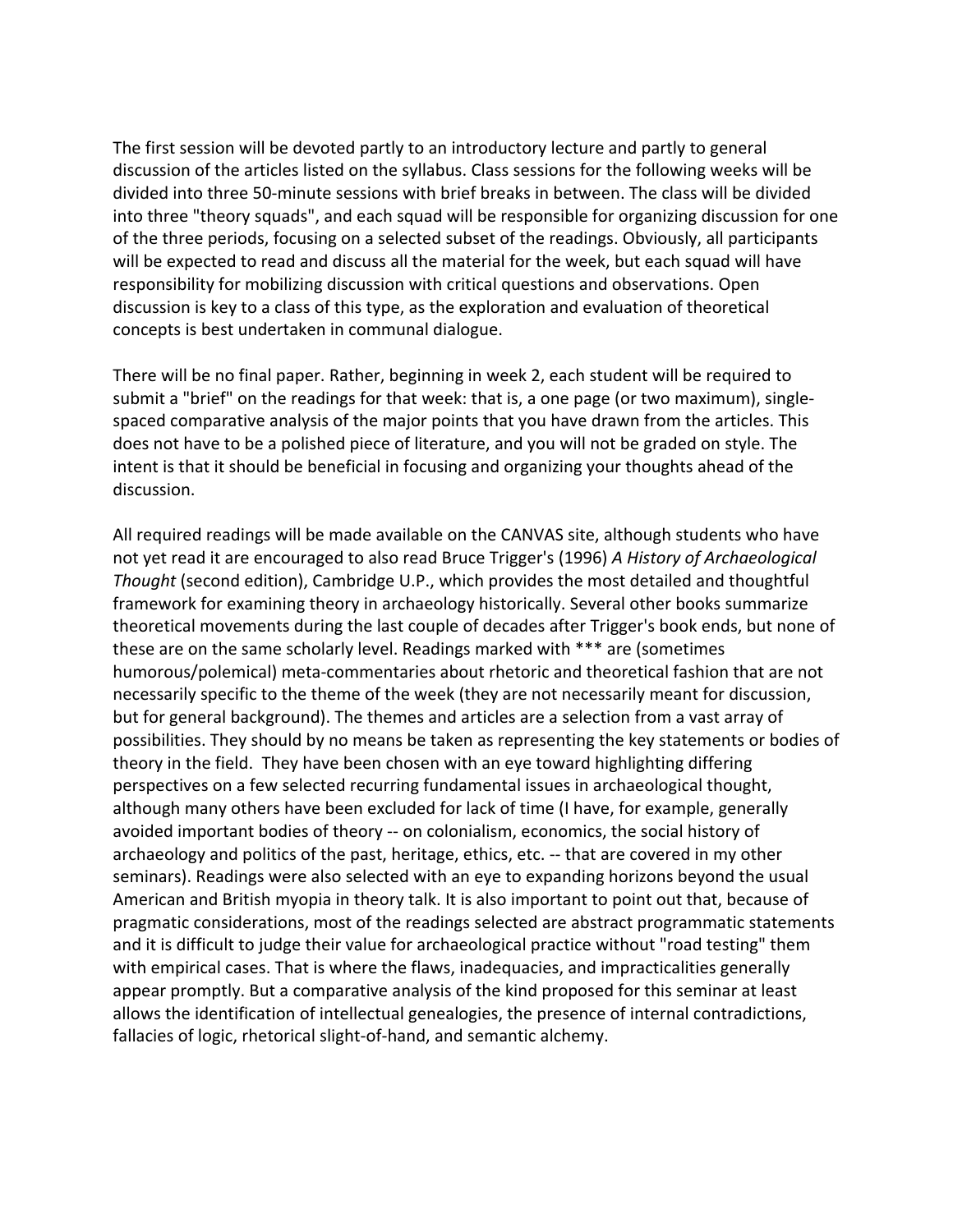### **Schedule of Topics and Readings:**

## **Introduction**

**Week 1-** History of disciplinary, institutional, and social contexts of archaeology; History of theory and theoretical rhetoric in archaeology; Epistemology, social theory, and branding; Persistent epistemological, ontological, and dispositional tensions (rationalism vs romanticism; presentism vs historicism, realism vs positivism and instrumentalism; hedgehogs vs foxes, etc.)

Essential Questions and points of discussion:

-Is archaeology a discipline, a field, a technique, or something else? Is there some unity to archaeology? Does archaeological theory exist?

-What is theory? What are disciplines? How does theory vary by discipline? What is the difference between theory and method?

-A critique of "theoreticist theorizing" and "conspicuous conceptualization"; understanding rhetorical practices in scientific discourse (radicality effects, branding, straw-man polemics, cargo cult theorization, symbolic capital, "add Foucault and stir", etc.)

-Goals, methods, and evidence: What do archaeologists want, why do they want it, and how can they get it?

-Some important "-isms": Antiquarianism, Evolutionism, Historicism, Romanticism, Nationalism, Realism, Positivism, Functionalism...

-Institutional contexts and histories of archaeology (university disciplines, learned societies, museums, CRM)

### **Reading:**

- Miller, Peter N. (2013). A tentative morphology of European antiquarianism, 1500-2000*.* In *World Antiquarianism: Comparative Perspectives*, edited by Alain Schnapp, Lothar von Falkenhausen, Peter N. Miller, and Tim Murray, pp. 67-87. Getty Research Institute, Los Angeles, CA.
- Bourdieu, Pierre (1975). The specificity of the scientific field and the social conditions of the progress of reason. *Social Science Information* 14(6):19-47.

Gingras, Yves (2007). "Please, don't let me be misunderstood": the role of argumentation in a sociology of academic misunderstandings. *Social Epistemology* 21(4):369-389.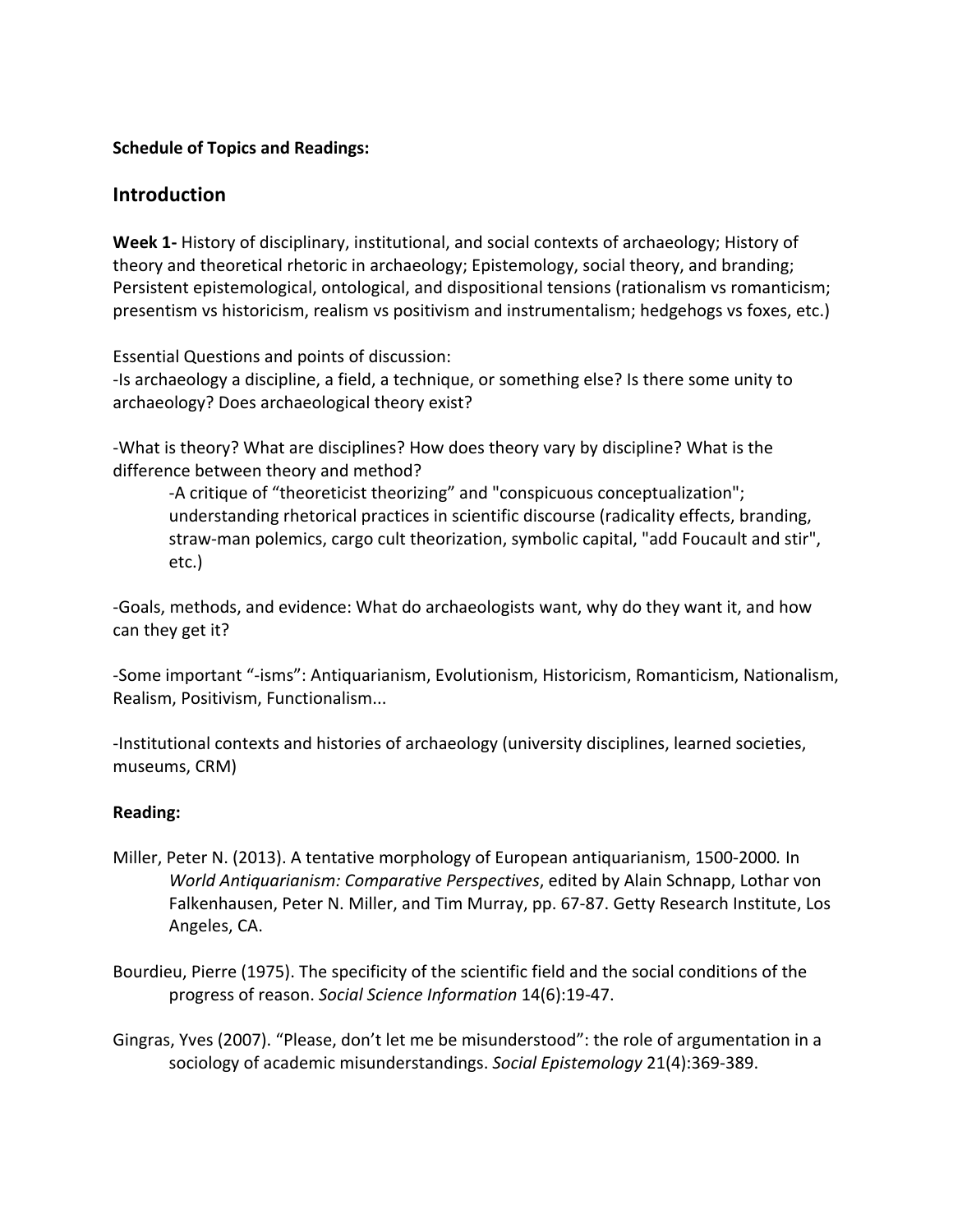- Flannery, Kent V. (1982). The golden Marshalltown: a parable for the archeology of the 1980s. *American Anthropologist* 84(2):265-278.
- Ucko, Peter J. (1995). Archaeological interpretation in a world context*.* In *Theory in Archaeology: A World Perspective*, edited by Peter J. Ucko, pp. 1-27. Routledge, London.
- Johnson, Matthew (2006). On the nature of theoretical archaeology and archaeological theory. *Archaeological Dialogues* 13(2):117-132. [have a look at some of the replies as well, pp. 132-182]

Ribeiro, Artur (2016). Archaeology will be just fine. *Archaeological Dialogues* 23(2):146-151.

Criado-Boado, Felipe (2016). Tangled between paradigms in the neo-baroque era. *Archaeological Dialogues* 23(2):152-158.

# **Major Issues and Debates**

## **Week 2--Scientific method, epistemology, objectivity, reflexivity: conflicting views and programmatic manifestos**

- \*\*\*Service, Elman R. (1969). Models for the methodology of mouthtalk. *Southwestern Journal of Anthropology* 25(1):68-80.
- Willey, Gordon and P. Philips (1958). *Method and Theory in American Archaeology*. University of Chicago Press, Chicago. Pp. 1-57.

Binford, Lewis R. (1962). Archaeology as anthropology. *American Antiquity* 28(2): 217-225.

Binford, Lewis R. (1965). Archaeological systematics and the study of culture process. *American Antiquity* 31(2):203-210.

Clarke, David L. (1973). The loss of innocence. *Antiquity* 47: 6-18.

- Fritz, John and Fred Plog (1970). The nature of archaeological explanation. *American Antiquity* 35(4): 405-412.
- Schiffer, Michael B. (1988). The structure of archaeological theory. *American Antiquity* 53:461- 485.

Hodder, Ian (1991). Interpretive archaeology and Its role. *American Antiquity* 56(1):7-18.

Wylie, Alison (2000) Questions of evidence, legitimacy, and the (dis)unity of science. *American Antiquity* 65(2):227-237.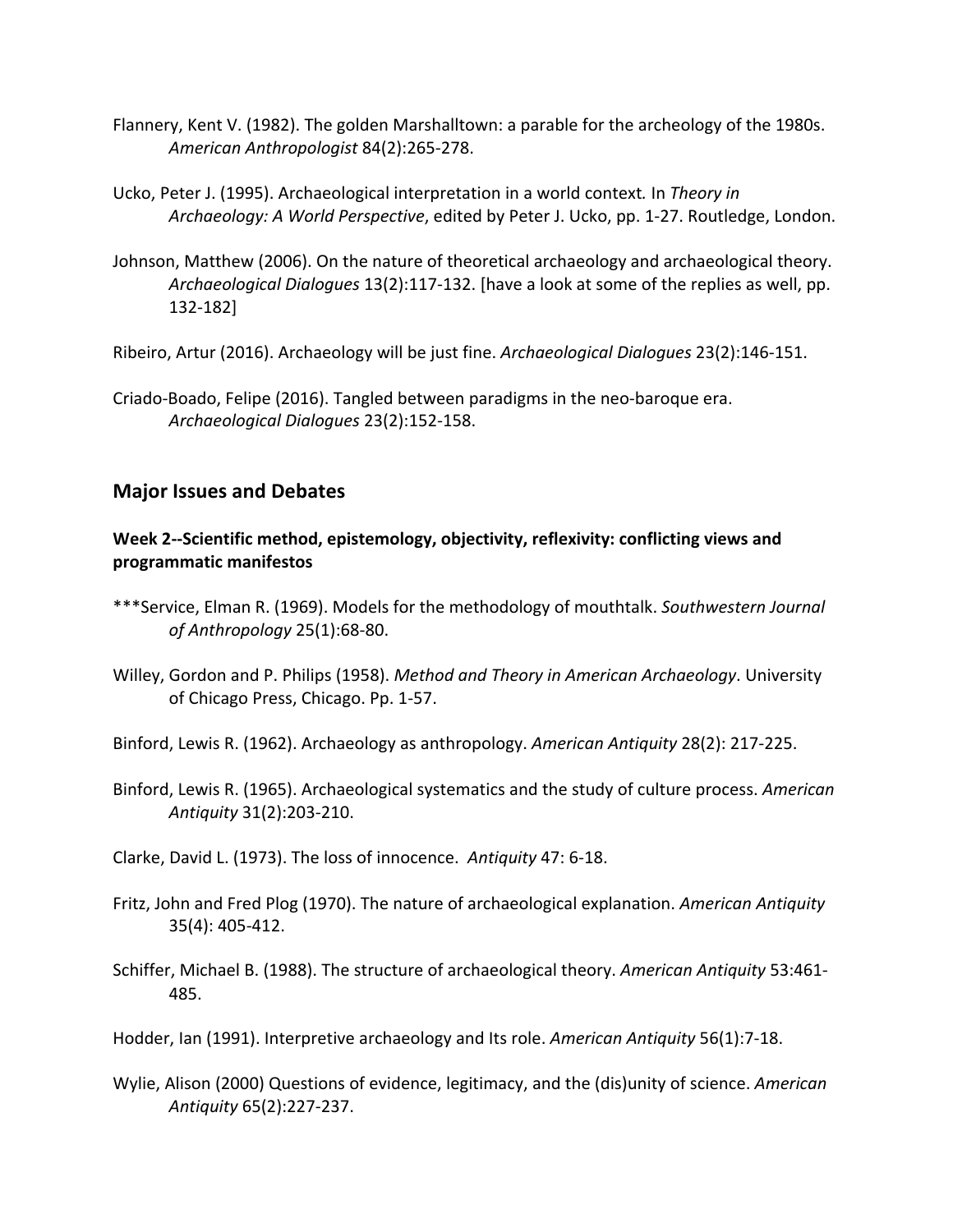Wylie, Alison (2017). How archaeological evidence bites back: strategies for putting old data to work in new ways. *Science, Technology and Human Values* 42(2):203-225.

#### **Week 3-Change: Evolutionist vs culture historical approaches**

- \*\*\*Lucas, Gavin (2017). The paradigm concept in archaeology. *World Archaeology* 49(2):260- 270.
- Morgan, Lewis Henry (1877). *Ancient society: Or, Researches in the Line of Human Progress from Savagery through Barbarism to Civilization*. Charles H. Kerr, Chicago. Part I (i.e. pp. 3-44)
- Flannery, Kent V. (1972). The cultural evolution of civilizations. *Annual Review of Ecology and Systematics* 3:399-426.
- Marcus, Joyce (2008). Archaeological evidence for social evolution. *Annual Review of Anthropology* 37:251-266.
- Dunnell, Robert C. 1980 Evolutionary theory and archaeology. In *Advances in Archaeological Method and Theory*, vol. 3, edited by M. B. Schiffer, pp. 35-99. Academic Press, Orlando.
- Shennan, Stephen J. (2008). Evolution in archaeology. *Annual Review of Anthropology* 37:75-91.
- Murray, Tim (2017). The origins of culture history in prehistoric archaeology: rethinking plausibility and disciplinary tradition. *World Archaeology* 49(2):187-197.
- Smith, Grafton Elliot (1915). *The Migrations of Early Culture: A Study of the Significance of the Geographical Distribution of the Practice of Mummification as Evidence of the Migrations of Peoples and the Spread of Certain Customs and Beliefs*. Manchester University Press, Manchester. Pp. 1-20 and the "Summary", 132-135. [You can skim most of the first 14 pages, which are fairly repetitive, but have a closer look at pp. 15- 20].
- Kluckhohn, Clyde (1936). Some reflections on the method and theory of the *Kulturkreislehre*. *American Anthropologist* 38(2):157-196.
- Childe, V. Gordon (1933). Races, peoples and cultures in prehistoric Europe. *History* 18(71):193- 203.
- Adams, William Y., Dennis P. Van Gerven, and Richard S. Levy (1978). The retreat from migrationism. *Annual Review of Anthropology* 7:483-532.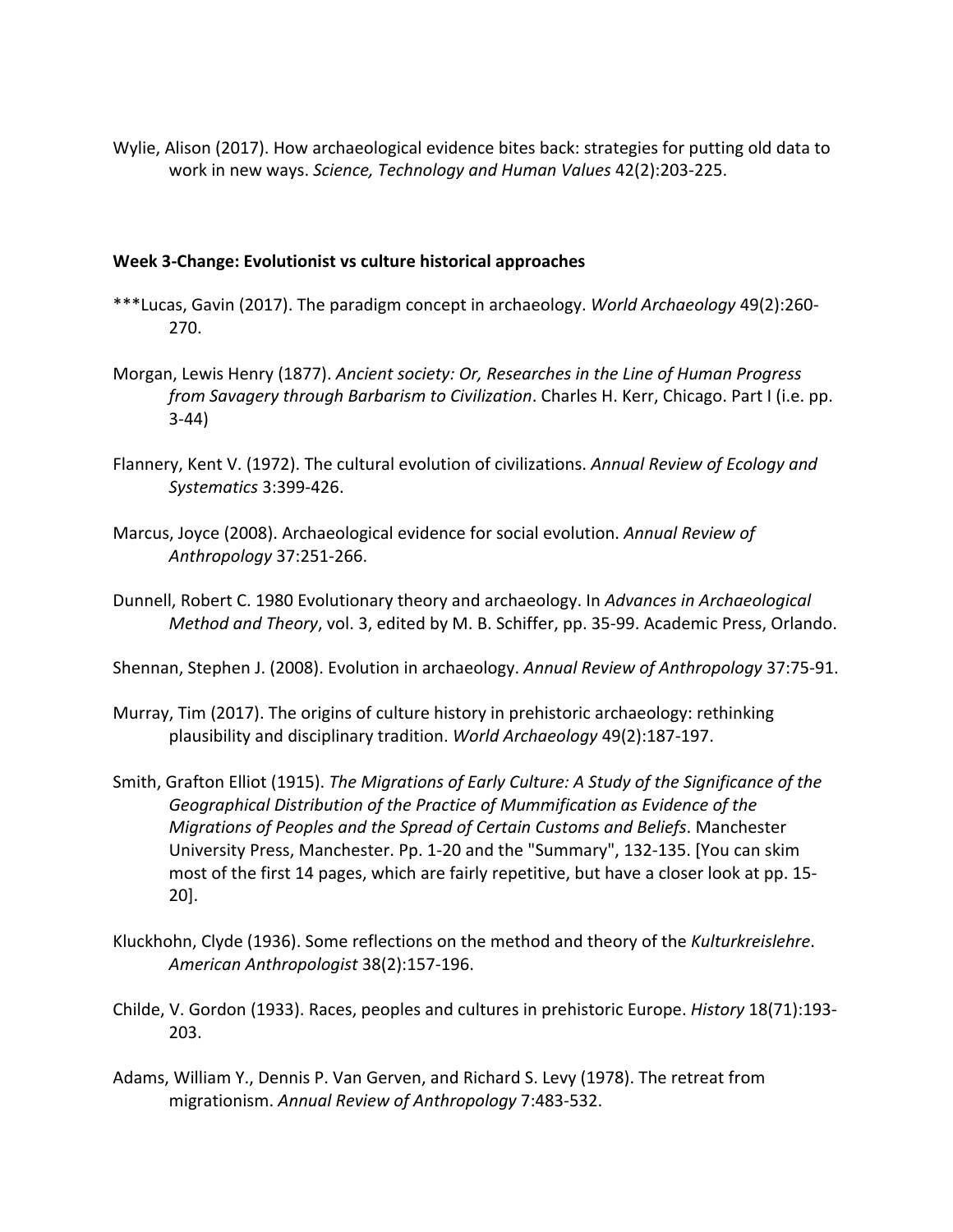Gramsch, Alexander (2015). Culture, change, identity — approaches to the interpretation of cultural change. *Anthropologie* 53:341–349.

## **Week 4- Material culture theory I: Comparison, analogy, inference, and the development of ethnoarchaeology**

- Fenton, William N. (1969). J.-F. Lafitau (1681-1746), precursor of scientific anthropology. *Southwestern Journal of Anthropology* 25:173-187.
- Lubbock, John (1889 [1870]). *The Origin of Civilisation and the Primitive Condition of Man: Mental and Social Condition of Savages*. Longmans, Green and Co., London. Pp. 1-37. [You can skim this, just to get a sense of why he viewed "savages" as a good analog for ancient European societies]
- Gould, Richard J. and Patty J. Watson (1982). A dialogue on the meaning and use of analogy in ethnoarchaeological reasoning." *Journal of Anthropological Archaeology* 1: 355-381.
- Wylie, Alison (1982). An analogy by any other name is just as analogical: A commentary on the Gould-Watson dialogue. *Journal of Anthropological Anthropology* 1(4): 382-401.
- Ravn, Mads (2011). Ethnographic analogy from the Pacific: just as analogical as any other analogy. *World Archaeology* 43(4):716-725.
- David, Nicolas and Carol Kramer (2001). *Ethnoarchaeology in Action*. Cambridge University Press, Cambridge. Chapter 2, "Theorizing ethnoarchaeology and analogy", pp. 33-62.
- Roux, Valentine (2007). Ethnoarchaeology: a non historical science of reference necessary for interpreting the past. *Journal of Archaeological Method and Theory* 14(2):153-178.
- Lyons, Diane, and Joanna Casey (2016). It's a material world: the critical and on-going value of ethnoarchaeology in understanding variation, change and materiality. *World Archaeology* 48(5):609-627.
- Hicks, Dan (2010). The material-cultural turn: event and effect*.* In *The Oxford Handbook of Material Culture Studies*, edited by Dan Hicks, and Mary Beaudry, pp. 25-98. Oxford University Press, Oxford.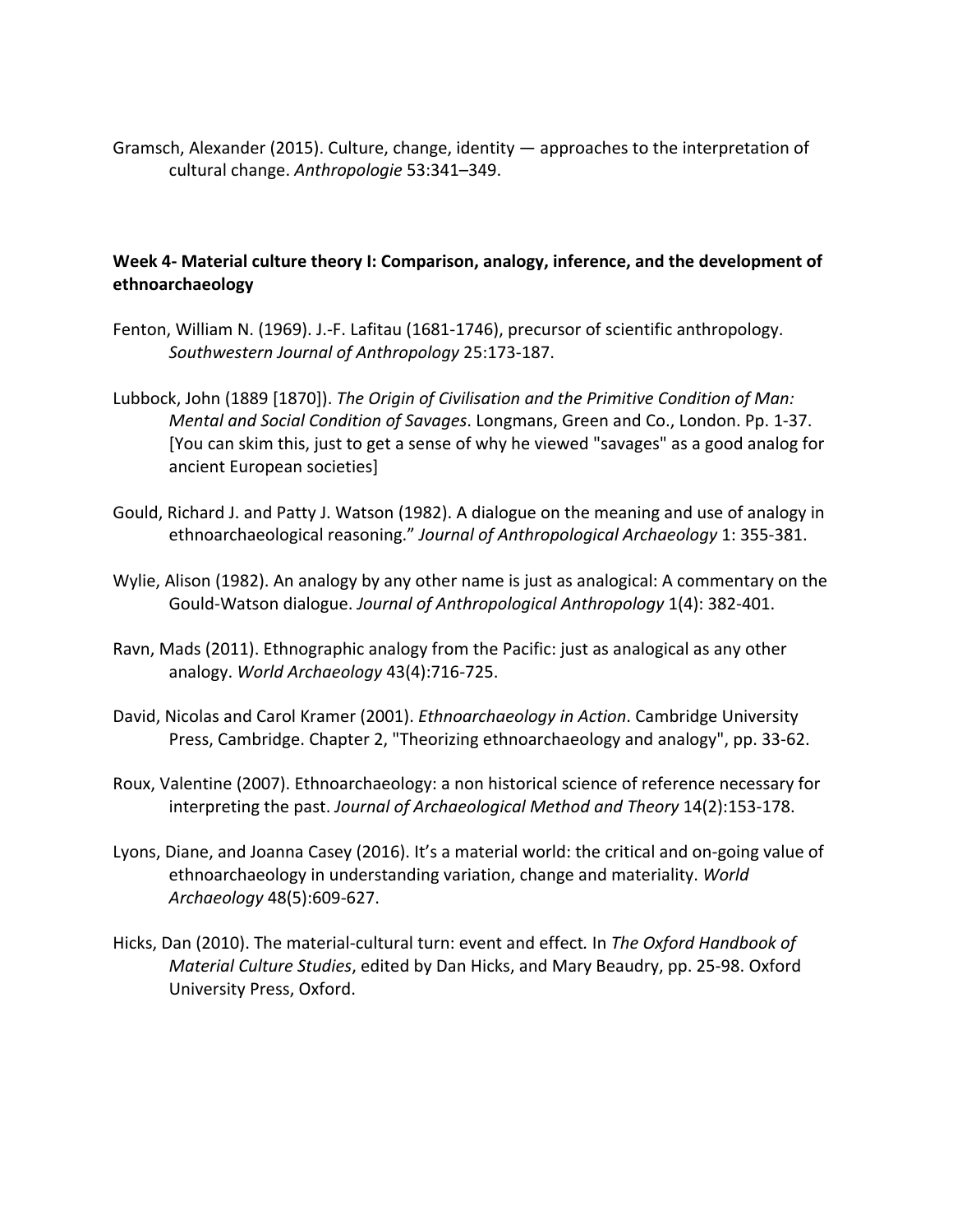## **Week 5-Material Culture theory II: Classification, typology, style; identity and boundaries; linguistic, textual, and semiological paths**

- Spaulding, Albert C. (1953). Statistical techniques for the discovery of artifact types. *American Antiquity* 18(4): 305-313, and debate with James A. Ford, *American Antiquity* 19(4): 390- 393 (1954).
- Ford, James A. and Julian H. Steward (1954). On the concept of types. *American Anthropologist* 56: 42-54.
- Dunnell, Robert C. (1978). Style and function. A fundamental dichotomy, *American antiquity*  43(2), 192–202.
- Dietler, Michael, and Ingrid Herbich (1998). Habitus, techniques, style: an integrated approach to the social understanding of material culture and boundaries. In *The Archaeology of Social Boundaries*, edited by Miriam Stark, pp. 232-263. Washington DC: Smithsonian.
- David, Nicolas and Carol Kramer (2001). *Ethnoarchaeology in Action*. Cambridge University Press, Cambridge. Chapter 7, "Style and the making of boundaries: contrasting regional studies", pp. 168-224.
- Hodder, Ian (1989). This is not an article about material culture as text. *Journal of Anthropological Archaeology* 8:250-269.
- Buchli, Victor A. (1995). Interpreting material culture: the trouble with text*.* In *Interpreting Archaeology: Finding Meaning in the Past*, edited by Ian Hodder, Michael Shanks, Alexandra Alexandri, Victor A. Büchli, John Carman, Jonathan Last, and Gavin Lucas, pp. 198-212. Routledge, London.
- Knappett, Carl (2012). Materiality*.* In *Archaeological Theory Today*, edited by Ian Hodder, pp. 188-207. Polity Press, Cambridge.
- Ingold, Tim (2007). Materials against materiality. *Archaeological Dialogues* 14(1):1-16.

### **Week 6-Scale, Structure, System, Agency**

- \*\*\*Dietler, Michael (2022). Six provocations in search of a pretext. In *The Connected Iron Age: Interregional Networks in the Eastern Mediterranean, 900-600 BCE,* edited by James Osborne and Jonathan Hall. Chicago: University of Chicago Press.
- Gibson, Clark C., Elinor Strom, and T. K. Ahn (2000). The concept of scale and the human dimensions of global change: a review. *Ecological Economics* 32(2):217–239.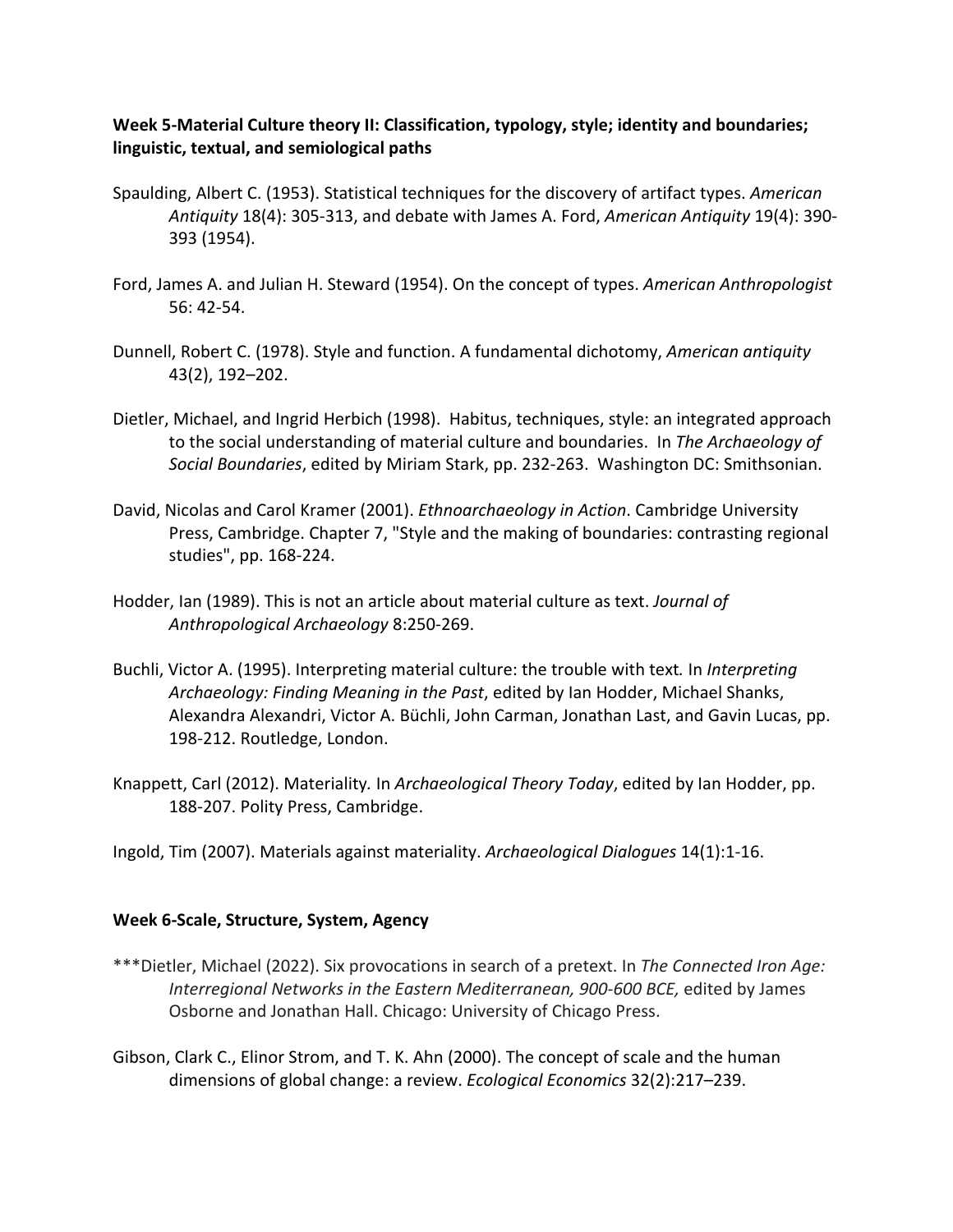- Robb, John, and Timothy R. Pauketat (2013). From moments to millennia: theorizing scale and change in human history*.* In *Big Histories, Human Lives*, edited by John Robb and Timothy R. Pauketat, pp. 3-33. SAR Press, Santa Fe.
- Foxhall, Lin (2016). Introduction: households and landscapes. *World Archaeology* 48(3):325– 331.
- Plog, Fred (1975). Systems Theory. *Annual Review of Anthropology* 4:207-224.
- Sahlins, Marshall (2004). *Apologies to Thucydides: Understanding History as Culture and Vice Versa*. University of Chicago Press, Chicago. Chapter 2: "Culture and agency in history", pp. 125-193.
- Robb, John (2010). Beyond agency. *World Archaeology* 42(4):493-520.
- Lindstrøm, Torill C. (2015). Agency 'in itself'. A discussion of inanimate, animal and human agency. *Archaeological dialogues* 22(2), 207–38.
- Sørensen, Tim Flohr (2016). Hammers and nails. A response to Lindstrøm and to Olsen and Witmore. *Archaeological Dialogues* 23(1):115-127.
- Ribeiro, Artur (2016). Against object agency. A counterreaction to Sørensen's 'Hammers and nails'. *Archaeological Dialogues* 23(2):229-235.
- Ingold, Tim (2014). Is there life amidst the ruins? *Journal of Contemporary Archaeology* 1(2):29- 33.

### **Week 7- Relational Frameworks: Economy, Ecology, Networks, "Connectivity"**

- Clark, Graham (1954). The economic approach to prehistory. *Proceedings of the British Academy* 39: 215-238.
- Skeates, Robin (2009). Trade and interaction*.* In *The Oxford Handbook of Archaeology*, edited by Chris Gosden, Barry W. Cunliffe, and Rosemary Joyce, pp. 555-578. Oxford University Press, Oxford.
- Jochim, Michael A. (1979). Breaking down the system: recent ecological approaches in archaeology. *Advances in Archaeological Method and Theory* 2:77-117.
- Crumley, Carole L (2007). Historical ecology: integrated thinking at multiple temporal and spatial scales*.* In *The World System and the Earth System-Global Socioenvironmental Change and Sustainability since the Neolithic*, edited by A. Hornborg, and Carole L Crumley, pp. 15-28. Left Coast Press, Walnut Creek, CA.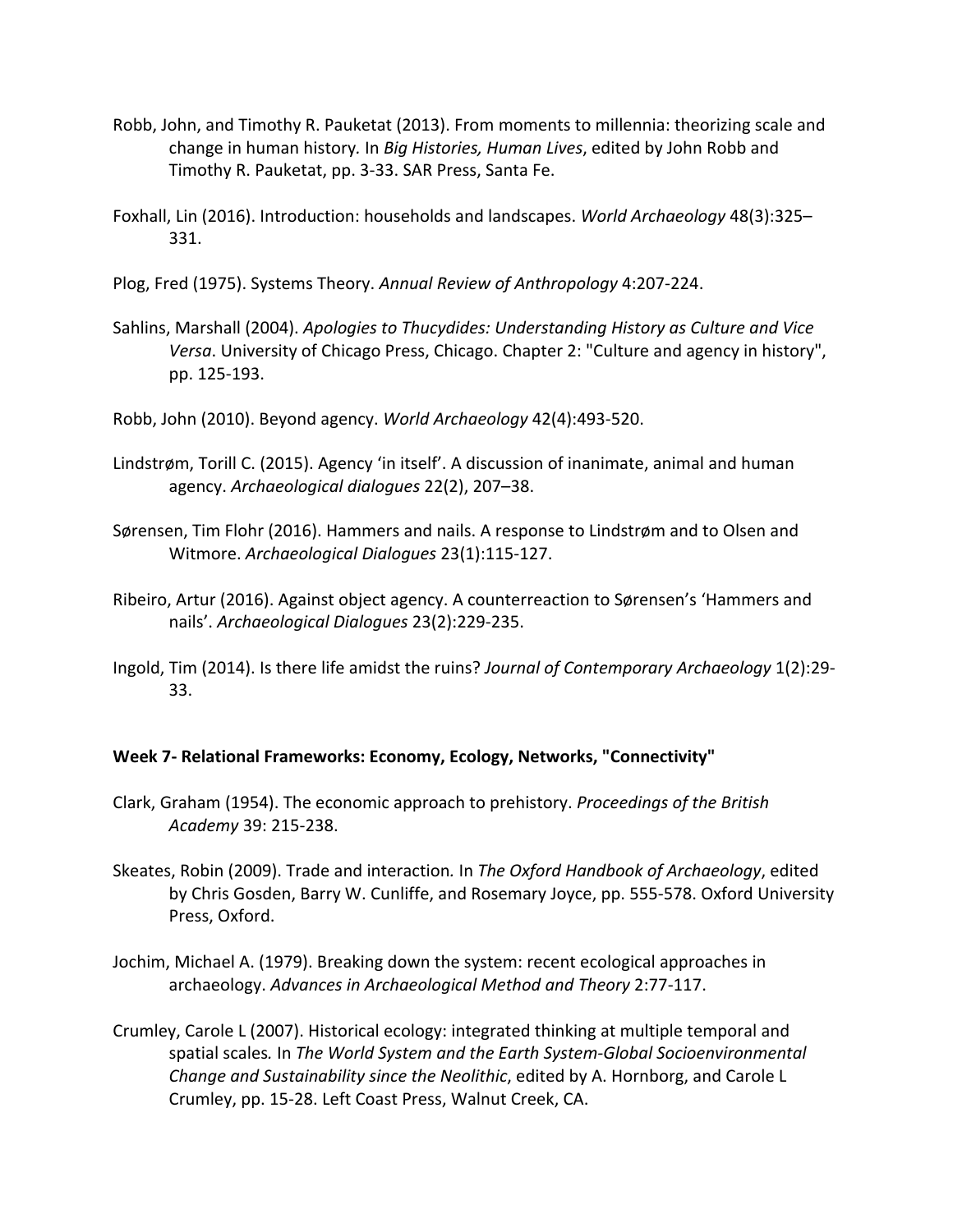- Crumley, Carole L. (1979). Three locational models: an epistemological assessment for anthropology and archaeology. In *Advances in Archaeological Method and Theory*, 2:141–173.
- Hall, Thomas D., P. Nick Kardulis, and Christopher Chase-Dunn (2011). World-systems analysis and archaeology: continuing the dialogue. *Journal of Archaeological Research* 19(3):233- 279.
- Boissevain, Jeremy (1979). Network analysis: a reappraisal. *Current Anthropology* 20(2):392- 394.
- Collar, Anna, Fiona Coward, Tom Brughmans, and Barbara J. Mills (2015). Networks in archaeology: phenomena, abstraction, representation. *Journal of Archaeological Method and Theory* 22(1):1-32.
- Brughmans, Tom (2013). Thinking through networks: a review of formal network methods in archaeology. *Journal of Archaeological Method and Theory* 20(4):623-662.
- Semerari, Giulia Saltini (2017). Towards an archaeology of disentanglement. *Journal of Archaeological Method and Theory* 24:542–578.

### **Week 8-Power and politics, structure and practice; inequality; violence**

- Wolf, Eric R. (1990). Facing power old insights, new questions. *American Anthropologist* 92(3):586-596.
- Paynter, Robert (1989). The archaeology of equality and inequality. *Annual Review of Anthropology* 18:369-399.
- Yoffee, Norman (1993). Too many chiefs? (or, safe texts for the '90s). In *Archaeological Theory - - Who Sets the Agenda?*, edited by Norman Yoffee and Andrew Sherratt, pp. 61-78. Cambridge University Press, Cambridge.
- DeMarrais, Elizabeth, Luis Jaime Castillo, and Timothy Earle (1996). Ideology, materialization, and power strategies. *Current Anthropology* 37(1):15-31.
- Dietler, Michael (2001). Theorizing the feast: rituals of consumption, commensal politics, and power in African contexts*.* In *Feasts: Archaeological and Ethnographic Perspectives on Food, Politics, and Power*, edited by Michael Dietler, and Brian Hayden, pp. 65-114. Smithsonian Institution Press, Washington D.C.